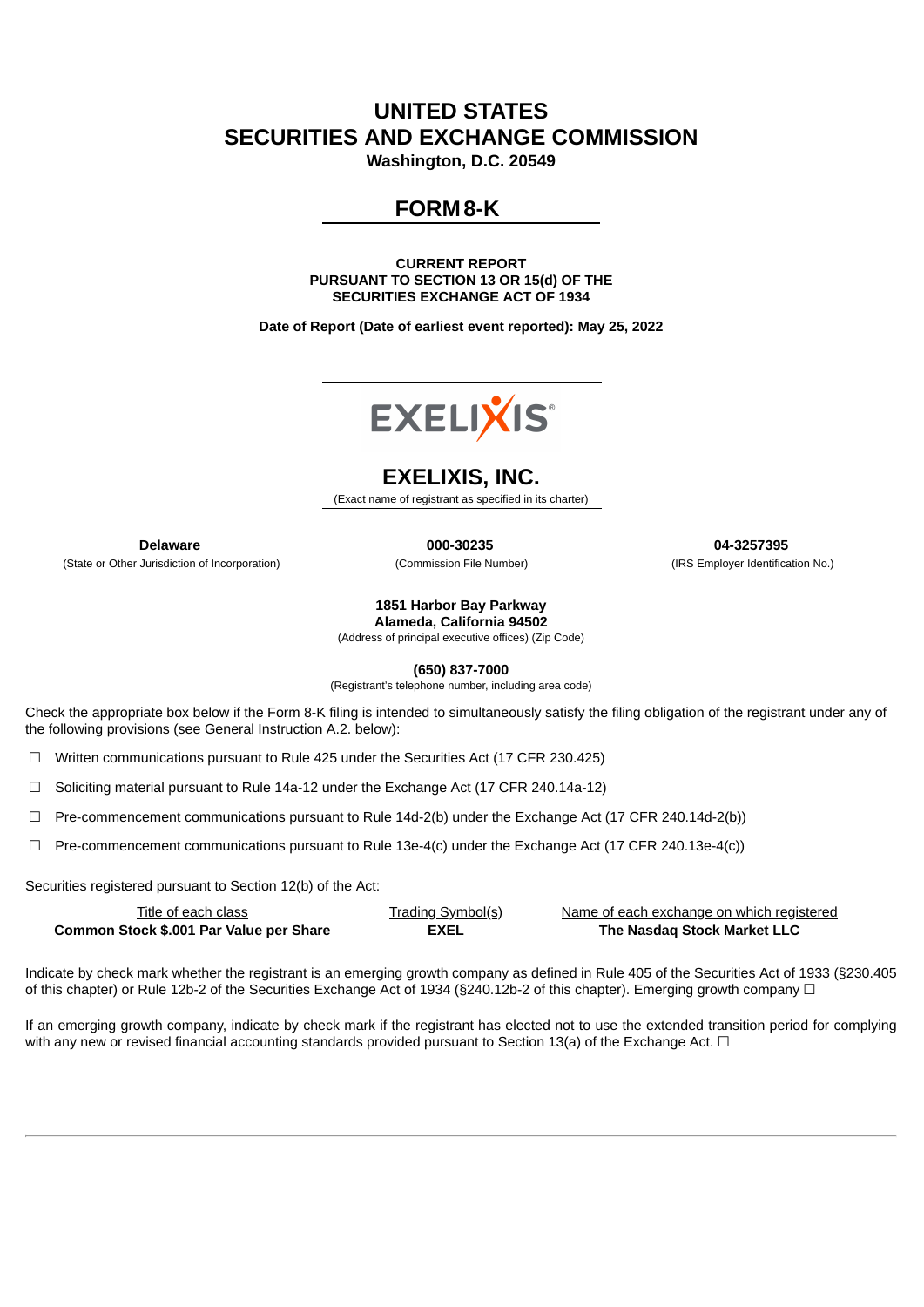#### Item 5.02. Departure of Directors or Certain Officers; Election of Directors; Appointment of Certain Officers; Compensatory **Arrangements of Certain Officers.**

(e) On May 25, 2022, at the 2022 Annual Meeting of Stockholders (the Annual Meeting) of Exelixis, Inc. (Exelixis), Exelixis' stockholders approved the amendment and restatement of the Exelixis, Inc. 2017 Equity Incentive Plan (as so amended and restated, the 2017 Plan). The 2017 Plan became effective immediately upon stockholder approval at the Annual Meeting.

The amendment and restatement was effected primarily: (a) to increase the share reserve under the 2017 Plan by 28,500,000 shares, subject to adjustment for certain changes in the capitalization of Exelixis; and (b) to increase the multiplier used in the "fungible share counting" structure of the 2017 Plan (further described below) from 1.5 to 2.

The terms of the 2017 Plan provide for the grant of incentive stock options, non-statutory stock options, stock appreciation rights, restricted stock awards, restricted stock unit awards, other stock awards, and performance awards that may be settled in cash, stock, or other property. Subject to adjustment for certain changes in the capitalization of Exelixis, the aggregate number of shares of Exelixis' common stock that may be issued under the 2017 Plan will not exceed 73,953,064 shares (plus the Prior Plans' Returning Shares, as such shares become available from time to time). The "Prior Plans' Returning Shares" are shares subject to outstanding stock awards granted under specified Exelixis prior equity incentive plans, in each case that, from and after May 24, 2017: (i) expire or terminate for any reason prior to exercise or settlement; (ii) are forfeited, cancelled or otherwise returned to Exelixis because of the failure to meet a contingency or condition required for the vesting of such shares; or (iii) other than with respect to outstanding appreciation awards (as defined below) granted under such prior equity incentive plans, are reacquired or withheld (or not issued) by Exelixis to satisfy a tax withholding obligation in connection with a stock award.

As part of the fungible share counting structure of the 2017 Plan, effective on May 25, 2022, the number of shares of Exelixis' common stock available for issuance under the 2017 Plan will be reduced by: (i) 1 share for each share of common stock issued pursuant to a stock option or stock appreciation right with an exercise or strike price of at least 100% of the fair market value of the underlying common stock on the date of grant (an "appreciation award") granted under the 2017 Plan; and (ii) 2 shares for each share of common stock issued pursuant to a full value award (*i.e*., any stock award that is not an appreciation award) granted under the 2017 Plan.

A more complete summary of the terms of the 2017 Plan is set forth in Exelixis' definitive proxy statement for the Annual Meeting filed with the Securities and Exchange Commission on April 14, 2022 (the Proxy Statement). That summary and the foregoing description are qualified in their entirety by reference to the text of the 2017 Plan, which is filed as Appendix A to the Proxy Statement.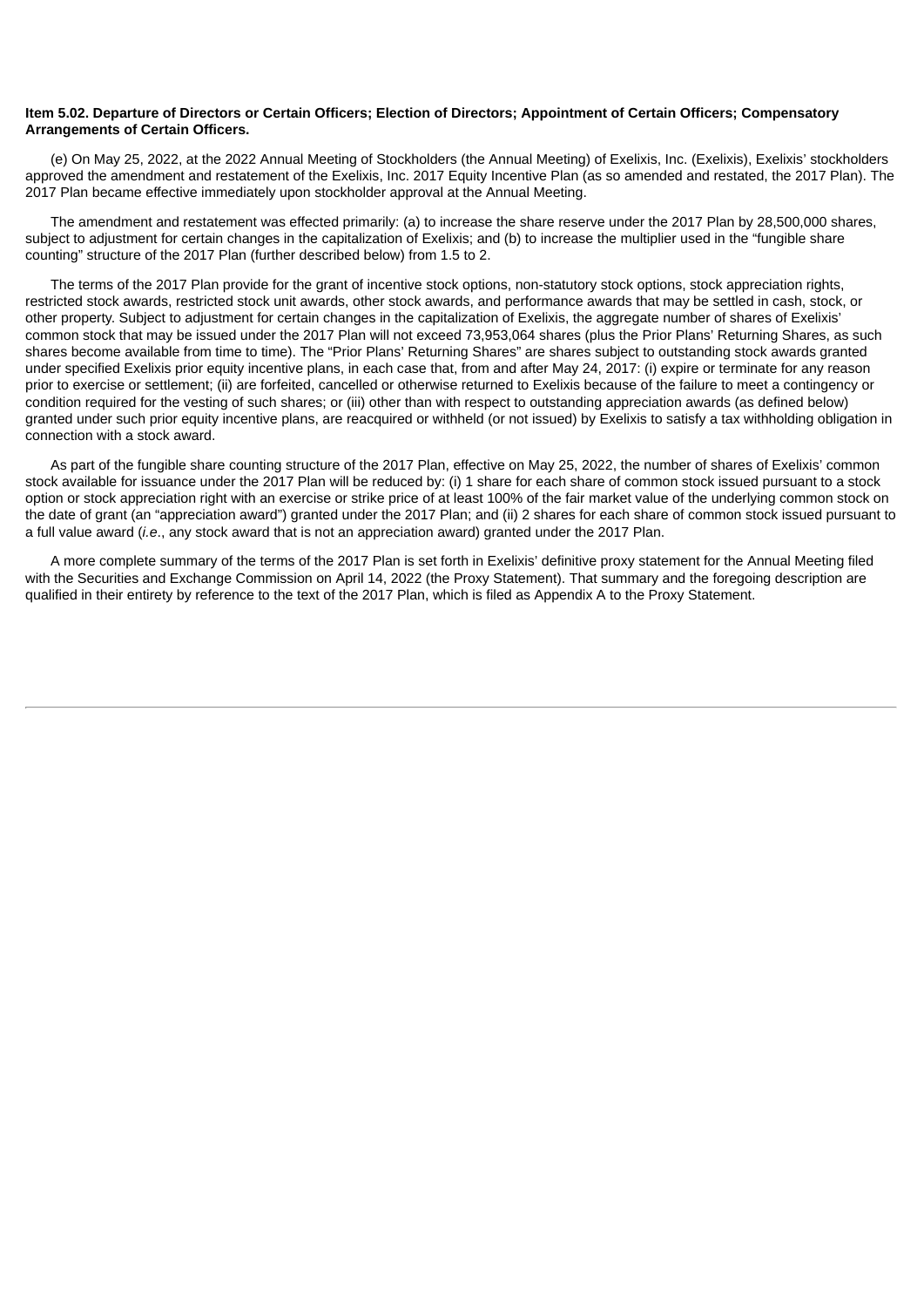#### **Item 5.07 Submission of Matters to a Vote of Security Holders.**

- (a) The Annual Meeting was held on May 25, 2022 via live webcast.
- (b) The results of the matters submitted to a stockholder vote at the Annual Meeting were as follows:
	- 1. Election of Directors: Exelixis stockholders elected the following 11 directors to serve until the next annual meeting of stockholders in 2023, and until his or her successor is elected and qualified, or until his or her earlier death, resignation or removal:

|                                  | <b>FOR</b>  | <b>AGAINST</b> | <b>ABSTAIN</b> | <b>BROKER</b><br><b>NON-VOTES</b> |
|----------------------------------|-------------|----------------|----------------|-----------------------------------|
| Carl B. Feldbaum, Esq.           | 243,679,225 | 6,908,837      | 288,876        | 29,412,598                        |
| Maria C. Freire, Ph.D.           | 246,730,733 | 3,900,513      | 245,692        | 29,412,598                        |
| Alan M. Garber, M.D., Ph.D.      | 227,190,127 | 23,396,603     | 290,208        | 29,412,598                        |
| Vincent T. Marchesi, M.D., Ph.D. | 235,368,545 | 15,234,650     | 273,743        | 29,412,598                        |
| Michael M. Morrissey, Ph.D.      | 247,205,304 | 3,402,417      | 269.217        | 29,412,598                        |
| Stelios Papadopoulos, Ph.D.      | 227,228,455 | 21,124,945     | 2,523,538      | 29,412,598                        |
| George Poste, DVM, Ph.D., FRS    | 246,766,336 | 3,839,884      | 270.718        | 29,412,598                        |
| Julie Anne Smith                 | 248,905,885 | 1,692,784      | 278,269        | 29,412,598                        |
| Lance Willsey, M.D.              | 236,109,321 | 14,473,623     | 293.994        | 29,412,598                        |
| Jacqueline Wright                | 246,675,548 | 3,911,936      | 289,454        | 29,412,598                        |
| Jack L. Wyszomierski             | 231.827.138 | 18.755.844     | 293.956        | 29.412.598                        |

2. Ratification of Ernst & Young LLP as Exelixis' independent registered public accounting firm: Exelixis stockholders ratified the selection of Ernst & Young LLP as Exelixis' independent registered public accounting firm for the fiscal year ending December 30, 2022.

| <b>FOR</b>  | <b>AGAINST</b> | <b>ABSTAIN</b> | <b>BROKER</b><br><b>NON-VOTES</b> |
|-------------|----------------|----------------|-----------------------------------|
| 275.952.895 | 3.992.183      | 344,458        |                                   |

3. Approval of the 2017 Plan: Exelixis stockholders approved the 2017 Plan.

| <b>FOR</b>  | <b>AGAINST</b> | <b>ABSTAIN</b> | <b>BROKER</b><br>NON-VOTES |
|-------------|----------------|----------------|----------------------------|
| 235.050.854 | 15.623.198     | 202.886        | 29.412.598                 |

4. Approval, on an advisory basis, of Exelixis' named executive officers, as disclosed in the Proxy Statement (Say on Pay): Exelixis stockholders approved the Say on Pay proposal.

| <b>FOR</b>  | <b>AGAINST</b> | <b>ABSTAIN</b> | <b>BROKER</b><br>NON-VOTES |
|-------------|----------------|----------------|----------------------------|
| 243.569.589 | 6,255,051      | 1.052.298      | 29,412,598                 |